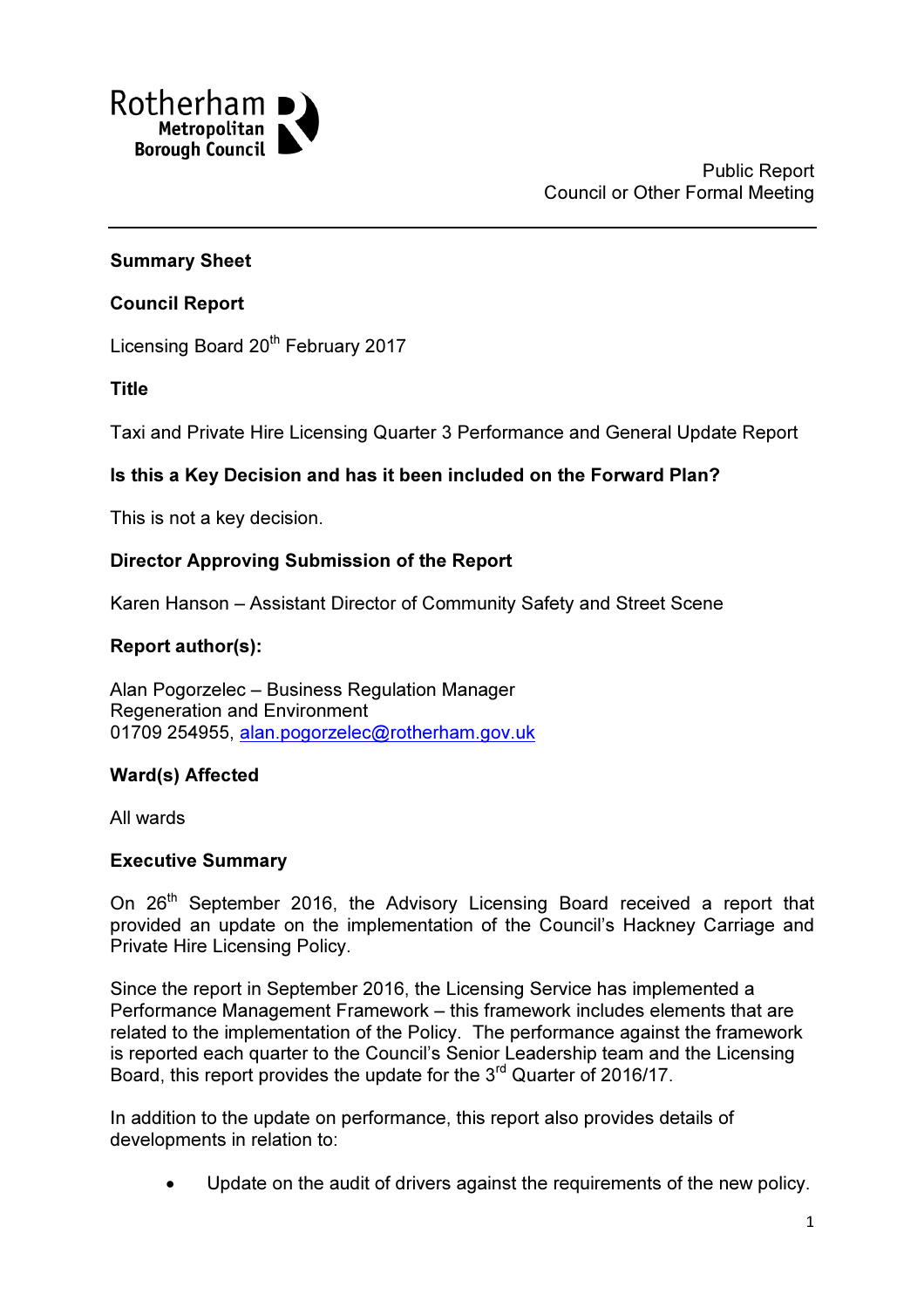- Proposed priorities for the licensing service in 2017/18.
- Enforcement actions undertaken by the licensing service (including current position in relation to Court appeals).
- Service restructure / staffing update.

## Recommendations

- That the Advisory Licensing Board note the content of the update report and the progress that has been made regarding the implementation of the Council's Hackney Carriage and Private Hire Licensing Policy.
- That the Licensing Board endorses the priorities for the Licensing Service during the 2017/18 financial year.

# List of Appendices Included

| Appendix 1 | $\sim$ 100 $\mu$ | Third Quarter Performance against the Licensing Performance |
|------------|------------------|-------------------------------------------------------------|
|            |                  | Management Framework.                                       |
| Appendix 2 | $\sim$ 10 $\pm$  | Third Quarter Enforcement data.                             |
| Appendix 3 | $\sim$ 100 $\mu$ | Third quarter Licensing Admin Team Data.                    |

# Background Papers

- Rotherham MBC Hackney Carriage and Private Hire Licensing Policy
- Rotherham MBC Hackney Carriage and Private Hire Licensing Policy Implementation Scheme
- Report of meeting of Advisory Licensing Board, 26<sup>th</sup> September 2016

### Consideration by any other Council Committee, Scrutiny or Advisory Panel

Not applicable.

### Council Approval Required

No.

### Exempt from the Press and Public

Not exempt.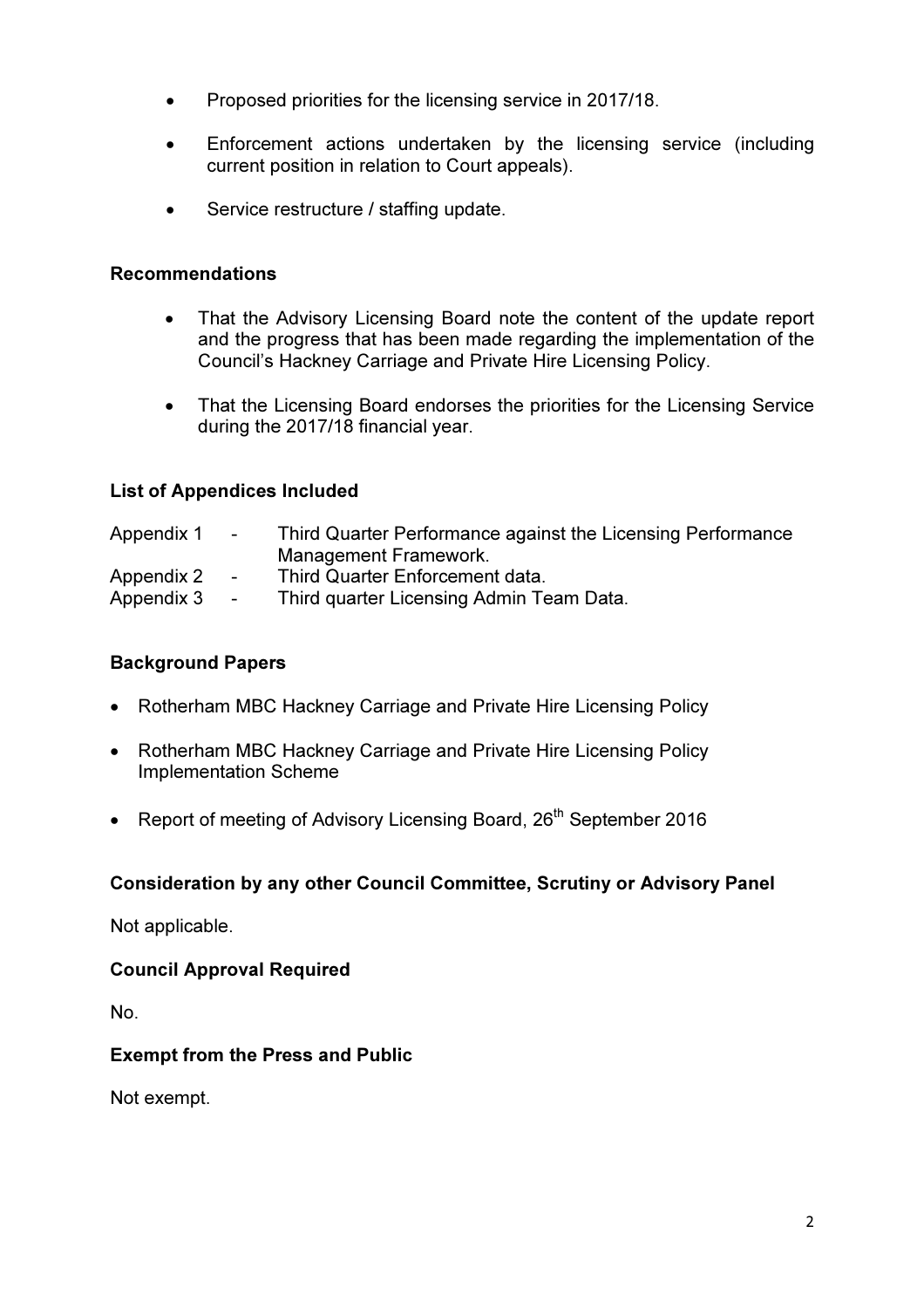# Title (main report)

Taxi and Private Hire Licensing Update Report

# 1. Recommendations

- 1.1 That the Licensing Board notes the content of the update report and the performance of the Licensing Service against the Licensing Performance Management Framework.
- 1.2 That the Licensing Board endorses the priorities for the Licensing Service during the 2017/18 financial year.

# 2. Background

- 2.1 On 26th September 2016, the Advisory Licensing Board received a report that provided an update on the implementation of the Council's Hackney Carriage and Private Hire Licensing Policy.
- 2.2 Since the report in September 2016, the Licensing Service has implemented a Performance Management Framework – this framework includes elements that are related to the implementation of the Policy. The performance against the framework is reported each quarter to the Council's Senior Leadership team and the Licensing Board, this report provides the update for the 3rd Quarter of 2016/17.
- 2.3 In addition to the update on performance, this report also provides details of developments in relation to:
	- 2.3.1 Update on the audit of drivers against the requirements of the new policy.

Members will recall that following the review of hard copy driver record files, three cases were identified that required further attention / consideration. Further details on these cases are provided in this report.

2.3.2 Proposed priorities for the Licensing Service in 2017/18.

Officers from within the Council's Licensing Service have developed a number of key priorities for the service that will be delivered during the 2017/18 financial. This report provides further detail on those priorities and seeks that agreement and endorsement of the Licensing Board in relation to them.

2.3.3 Enforcement actions undertaken by the licensing service (including current position in relation to Court appeals).

> This report provides a summary of enforcement action that took place between September 2016 and December 2016 (inclusive). It includes details of actions taken by enforcement officers (what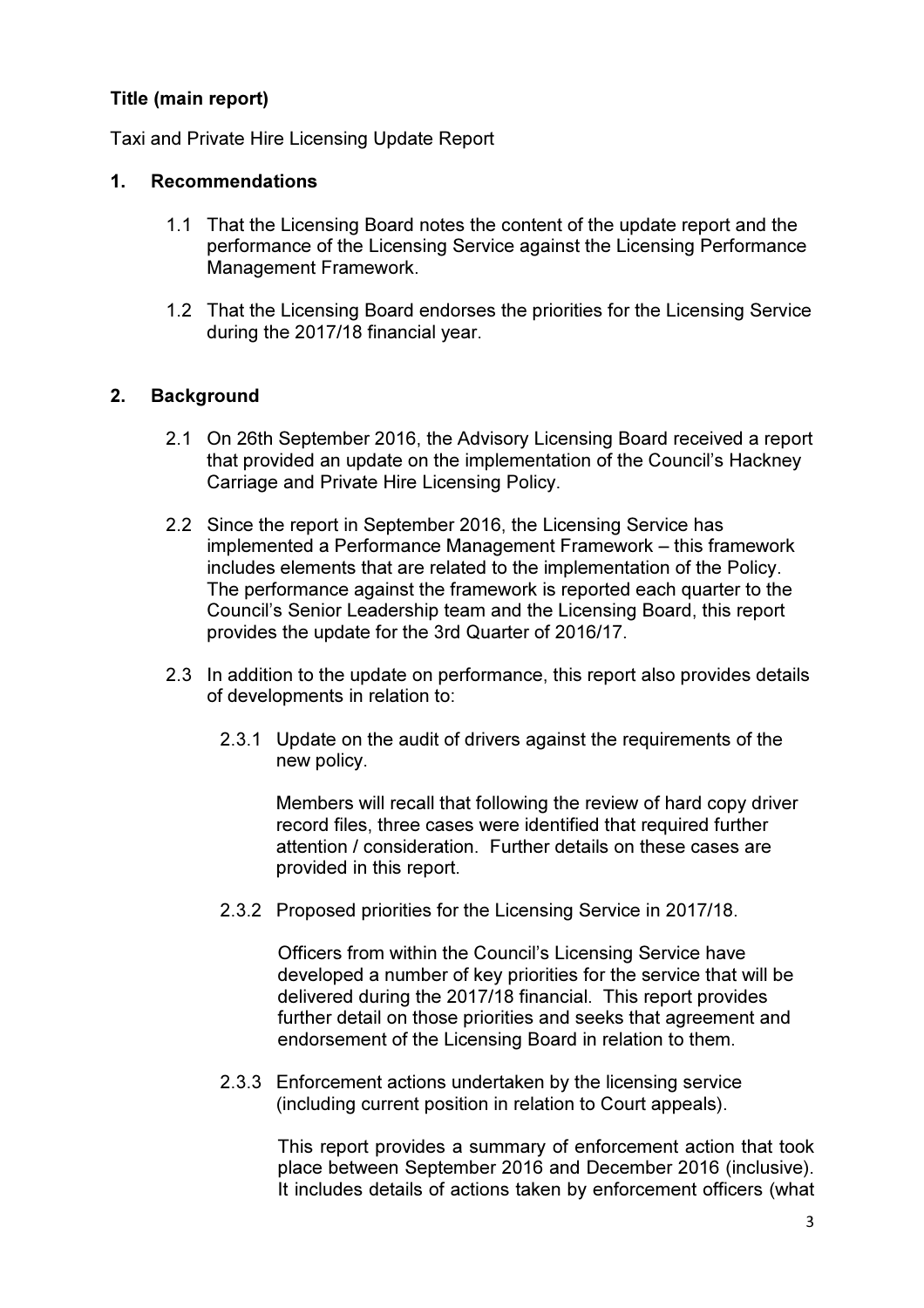could be considered to be traditional enforcement actions) along with enforcement actions taken by other officers within the licensing service, and the outcomes of case hearing meetings.

2.3.4 Service restructure / staffing update.

There have been a number of staffing related developments in within the Licensing Service – this report provides further detail on these.

### 3. Key Issues

- 3.1 Licensing Performance Framework Third Quarter Results.
	- 3.1.1 The overall judgement outlined in the Louise Casey's inspection report (February 2015) stated that:

"Inspectors have found that Rotherham has not taken, and does not take, sufficient steps to ensure only fit and proper persons are permitted to hold a taxi licence. As a result, it cannot provide assurances that the public, including vulnerable people, are safe."

3.1.2 In order to ensure the Council's Licensing Service is effective, fit for purpose, and has addressed the concerns raised in Louise Casey's report; it is considered that the following outcomes must be demonstrated:

**Outcome 1** All licence holders are "fit and proper" to hold **licences** 

**Outcome 2** Trained decision makers must make high quality, appropriate and timely decisions that protect the public from risk of harm.

**Outcome 3** The Licensing Service uses all available statutory powers appropriately, proactively and reactively, to disrupt criminal activity (including CSE and related activity).

**Outcome 4** The licensing team must consistently provide high quality, timely processing of licensing applications.

Outcome 5 The Council's Private Hire and Hackney Carriage Licensing Policy will be effectively implemented.

3.1.3 In order to address each of these outcomes, the Licensing Service has implemented a Performance Management Framework. The framework gives detail on a number of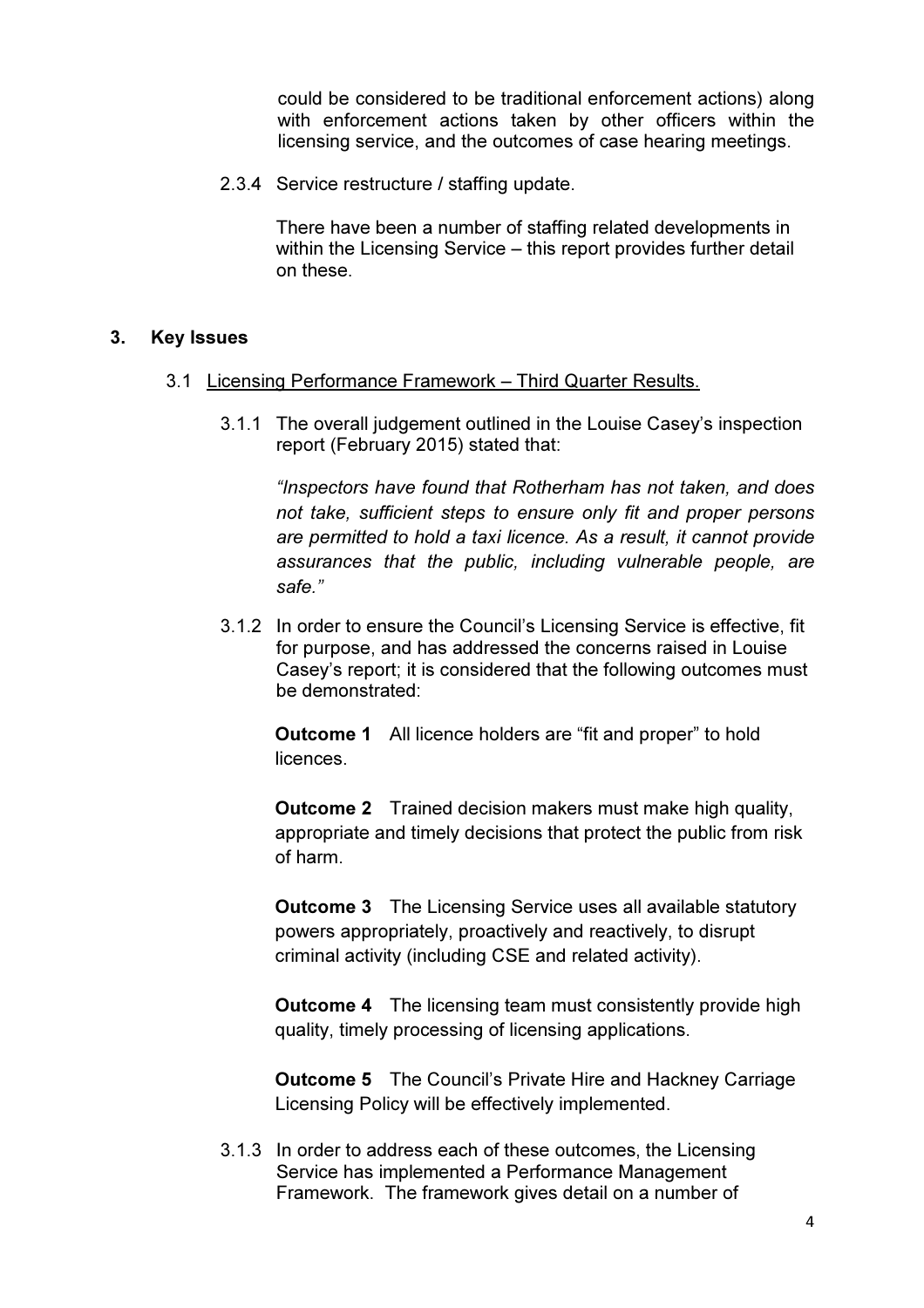measures are that will indicate whether the desired outcomes are being met.

- 3.1.4 Full detail on the performance against each of the measures is given in appendix A to this briefing note. Explanatory narrative is provided where there is an element of underperformance against the stated targets.
- 3.1.5 Targets have been set against a total of 16 performance measures, there are an additional four measures that are being monitored but a target has not been set in relation to them. The measures without a target are detailed below, along with explanatory narrative.
- 3.1.6 Of the 16 measures with targets, 8 were off target at the time of measurement – further detail on the reason for underperformance is given in Appendix 1, along with any management action that will / has been taken to address the underperformance.
- 3.1.7 The measures without targets are as follows:

Delivery against individual training and development plan for each individual member of staff (contriubuting to Outcome 1).

The training and development of staff is routinely monitored by the Principal Officer and Team Manager via monthly 1:1s and the Corporate PDR process. At the time of writing this report, all members of the Licensing Team had been through the PDR process (except where this had not been possible due to long term absence from work).

Data sharing concerns (when apparent) to be escalated by Assistant Director in a timely manner (contriubuting to Outcome 3).

There have been no data sharing concerns during the period covered by this report.

Documented processes provided to and understood by all staff (contriubuting to Outcome 4).

The Principal Licensing Officer had reviewed a number of key processes, and had commenced redrafting of them during Quarter 2. However, this officer was absent from the service during the whole of Quarter 3 and therefore it has therefore not been possible to progress this activity during this time.

Processes are reviewed and (if appropriate) refreshed as required (contributing to Outcome 4).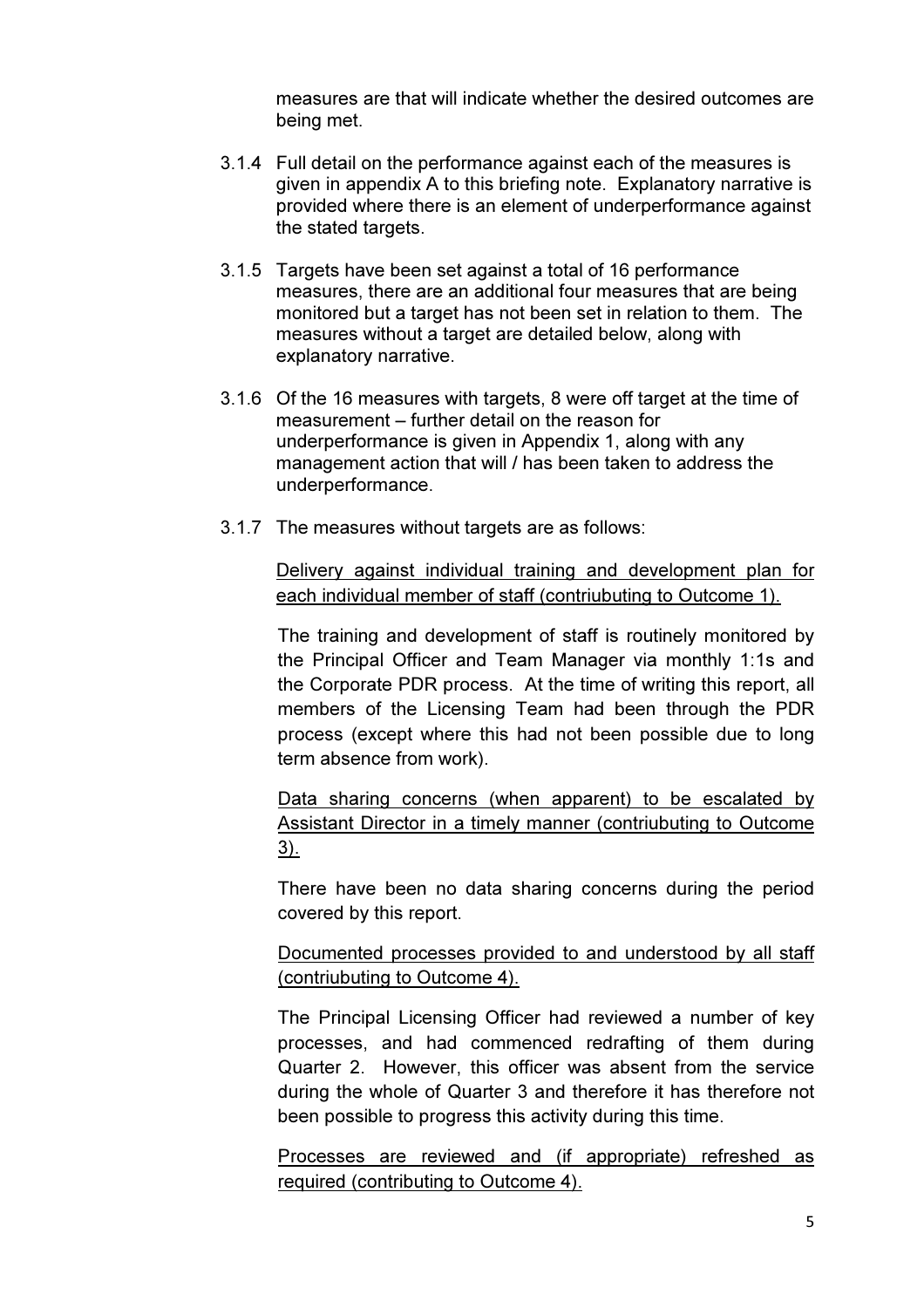Processes are continually reviewed and where appropriate amended and reissued. During the third Quarter, the following processes were reviewed by the Business Regulation Manager and revised as a result:

- Driver medical certification (following a case in Nottinghamshire where a motorcyclist was killed in an accident with a licensed vehicle). Our certification process was considered to be robust, but additional safeguards have been introduced.
- Vehicle applications where the vehicle's age exceeds the maximum specified in the policy. It was considered that this clarification was necessary following a recent appeal hearing in Sheffield Magistrate's Court.
- 3.1.8 The implementation of the Council's Hackney Carriage and Private Hire Policy has continued throughout the third Quarter of the year. All of the requirements that were introduced on a phased basis (by way of the implementation scheme) are now in effect. As a result, licences are no longer issued to individuals / vehicles unless all of the policy requirements have been met. The Council can therefore be confident that the standards that are set for those that are licenced are amongst the highest in the country.
- 3.1.9 Adherence to the policy is demonstrated by adherence to four key requirements:
	- Number of drivers that have subscribed to the Disclosure and Barring Service Online Update Service.
	- The number of drivers that have completed the Council's safeguarding training.
	- The number of vehicles that have had a taxi camera fitted (where one is required).
	- The number of drivers that have obtained a BTEC Level 2 Qualification in the "Introduction to the Role of the Professional Taxi and Private Hire Driver" or hold an equivalent qualification.
- 3.1.10 Three out of the four requirements have seen very good compliance rates (98% or above).
- 3.1.11 With regard to taxi cameras, the figure represents the number of licensed vehicles that require a camera and have had one installed. At the time of writing this report, 100% of vehicles had met the appropriate deadline. There were 2% of vehicles in the fleet that had not had a camera fitted – however these will not be required to do so until early in the final Quarter of 2016/17.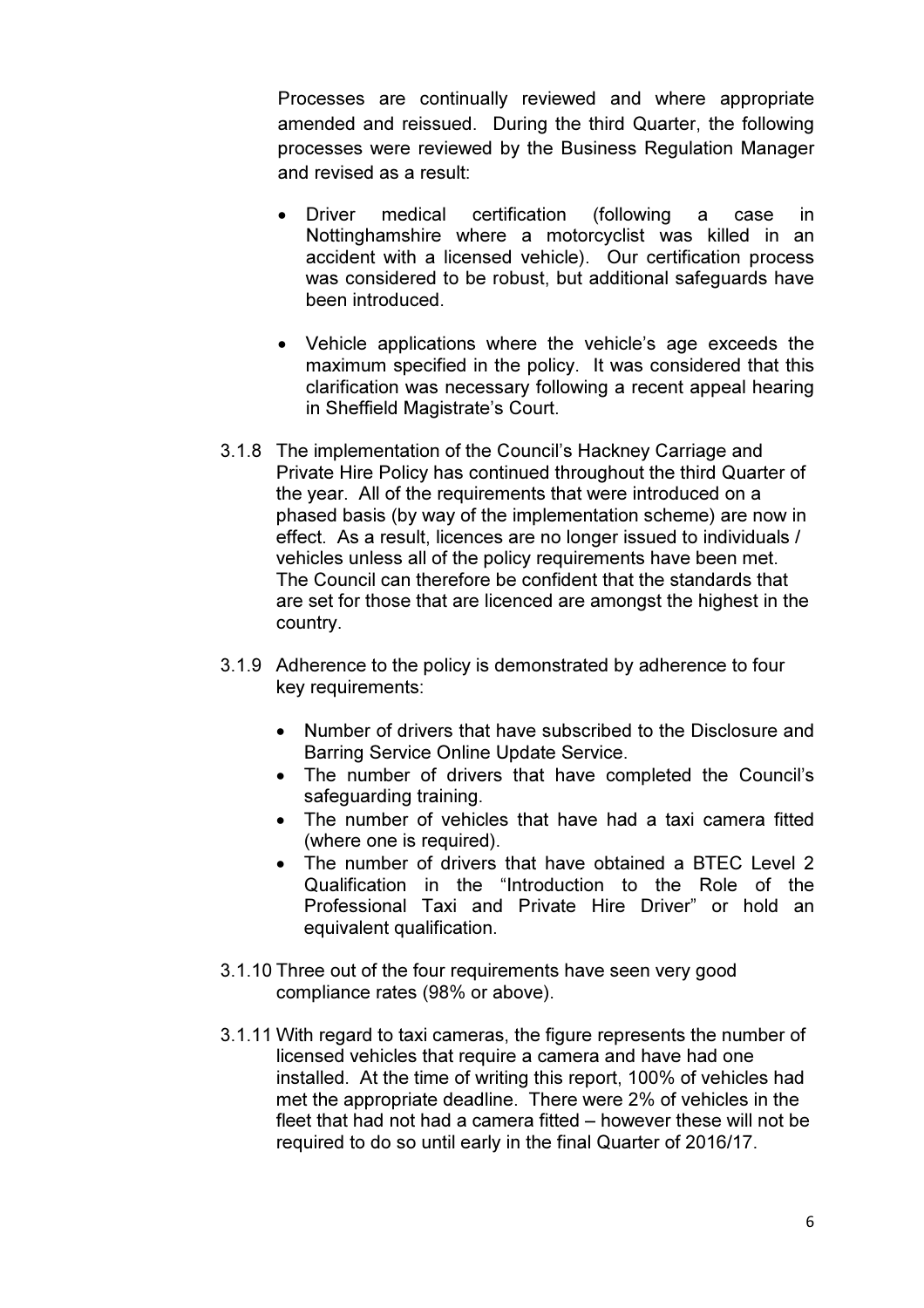- 3.1.12 The requirement for drivers to obtain the BTEC qualification (or equivalent) is relatively low at 62%. It should be noted that, at the current time, compliance with this requirement is verified at the point that a driver renews their licence. As licences are typically valid for a three year period, it is possible that there are a significant number of licence holders that possess the required qualification but this has not yet been verified by the Council (as they have not yet renewed their licence). It should also be noted that 100% of driver licences that have been issued since  $6<sup>th</sup>$  July 2016 (204 in total) have only been issued if the driver meets the BTEC qualification requirement.
- 3.1.13 Three new Licensing Enforcement Officers are being recruited in early 2017 which will enable additional proactive checks to take place to identify those drivers that have not yet obtained the qualification and to pursue appropriate enforcement action against those that do not meet the requirements.
- 3.1.14 Other significant developments of note in the third Quarter of the year include:
	- The Secretary of State for Communities and Local Government has formally returned the licensing functions back to the Council. This is the culmination of a significant amount of work by the Council and represents a positive step on our overall improvement journey.
	- The Council successfully defended a legal challenge against the requirement for taxi cameras to be installed in licensed vehicles.
	- Council Members and officers have presented at a number of sessions arranged by the Local Government Association to share our experiences and learning over the past  $12 - 18$ months. The presentations that were delivered were very well received by those that attended.
- 3.1.15 The Licensing service has continued to contribute to the delivery of the Council's financial targets by way of ensuring that all appropriate fees are fully recovered, and by working to ensure that our licensing processes are as efficient as possible – areas we are currently working on include:
	- The introduction of online applications for the majority of licences.
	- Online booking of vehicle compliance tests

Further details on both of these areas of work will be available in future updates.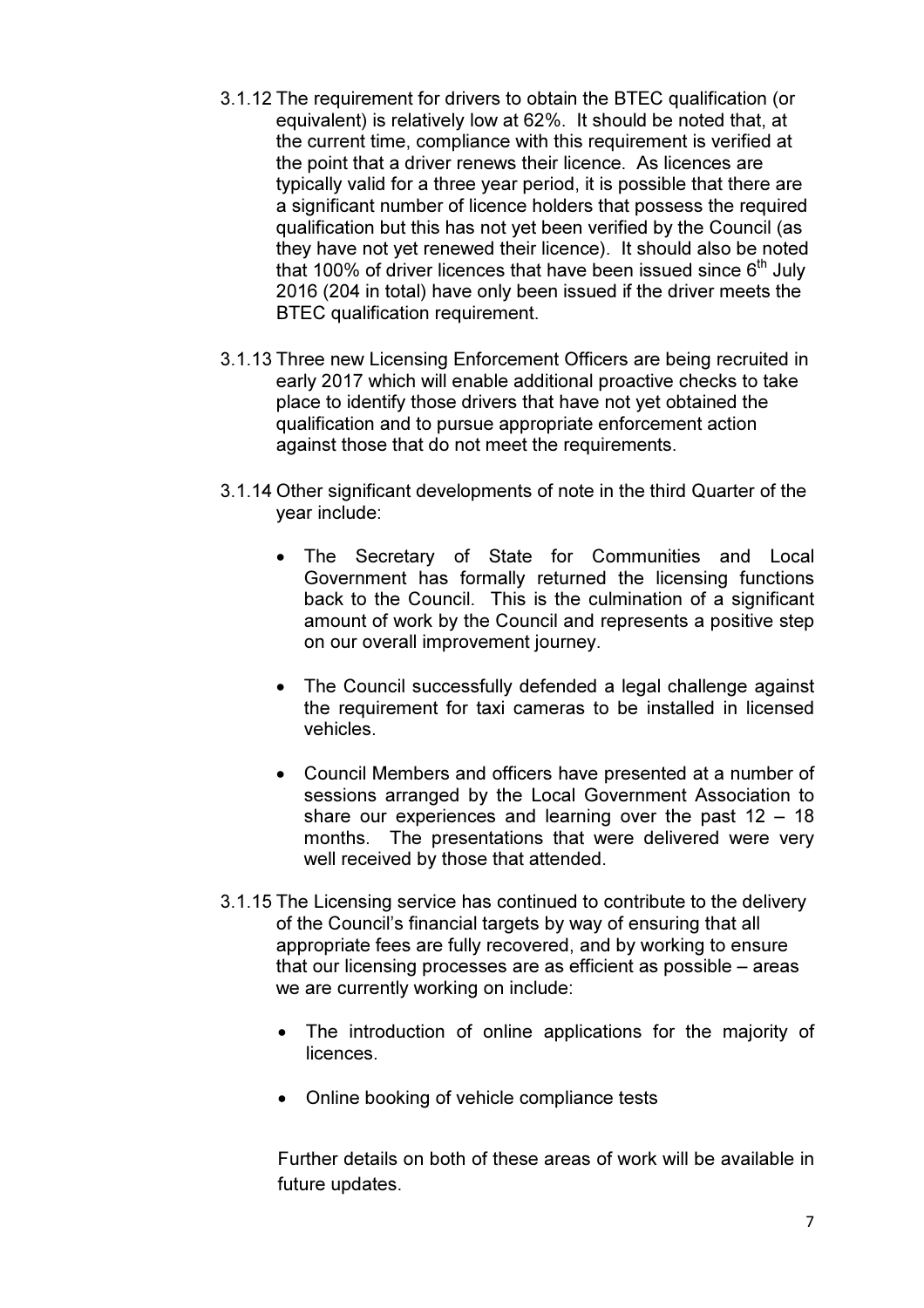### 3.2 Update on the audit of drivers against the requirements of the new policy.

- 3.2.1 Members will recall that following the review of all licensed drivers against the requirements of the Council's Hackney Carriage and Private Hire Licensing Policy, it was identified that there was a need to review information held in the Council's archive files.
- 3.2.2 There are 1304 driver files held in the council's archive, 744 of these relate to drivers that are currently licensed. All 744 files that relate to currently licensed drivers have been reviewed by an appropriately qualified and experienced licensing professional.
- 3.2.3 The review has seen the assessment of all information held within the file to identify whether any of it impacts on the fitness and propriety of the driver involved. The information that has been reviewed includes:
	- Application forms and associated paperwork
	- Any correspondence for statutory / non-statutory agencies (including South Yorkshire Police, Disclosure and Barring Service, safeguarding boards etc.)
	- Meeting notes, witness statements, complaint investigations (as applicable)
	- Any correspondence regarding the driver / allegations made against the driver
	- Any files notes that may be present
- 3.2.4 Of the 744 files that have been reviewed, nine were identified as containing information that required further review by a senior manager. This further review identified three cases of concern
- 3.2.5 Enquiries have been made with South Yorkshire Police and the National Crime Agency, and all information that was held in the file has been reviewed in detail. As a result of this detailed review, it has been confirmed that it would not be appropriate to take further action in relation to the three identified cases.

### 3.3 Proposed priorities for the licensing service in 2017/18

- 3.3.1 Over the past 18 months, the key priority for the licensing service has been the delivery of the licensing improvement plan and the effective implementation of the Hackney Carriage and Private Hire Licensing Policy. The amount of work involved in this has decreased to the extent that it is now appropriate to consider the priorities for the service over the coming financial year.
- 3.3.2 Discussions have taken place with key partners (in particular South Yorkshire Police) and stakeholders, and the following key priorities are proposed for the financial year 2017/18: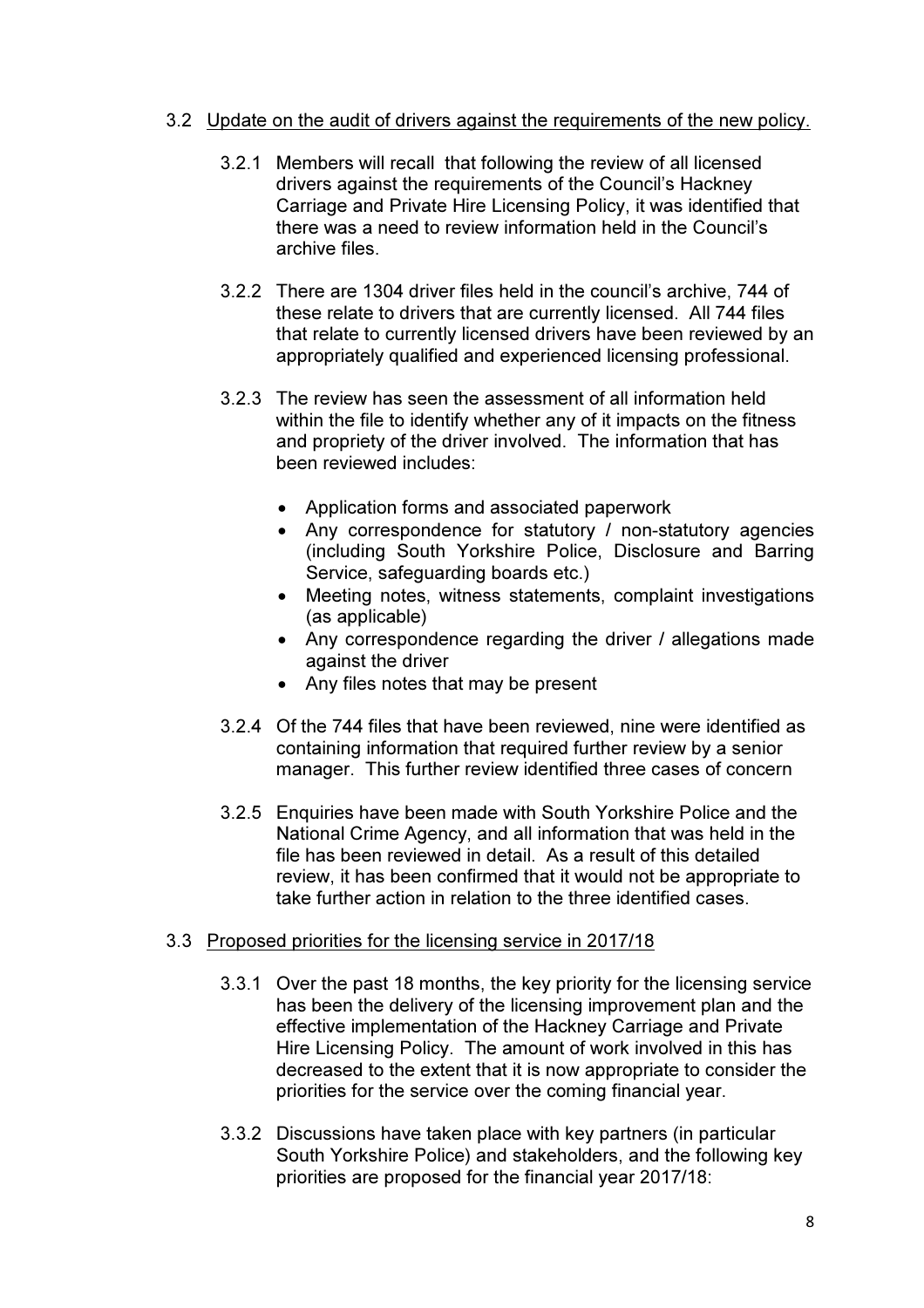#### Private Hire Operators

Much of the focus from the licensing service has been directed towards hackney carriage and private hire drivers. There is a need to shift this focus towards Private Hire Operators in order to assure ourselves that our Licensed Private Hire Operators meet our requirements.

This will include the following activities:

- Review of the way that the Council's fitness and propriety requirements to all operators that are licensed by Rotherham MBC.
- Reviewing the business practices of Operators in order to evaluate whether these practises have an effect on the activities of the drivers that they operate.
- Review and analyse complaints, statistics and other information in relation to Operators to identify any trends / patterns of behaviour that may indicate the need for further scrutiny of individual Operators.

#### Takeaways / late night restaurants

Both Louise Casey's and Alexis Jay's reports identified a number of links between the taxi / private hire trade and the exploitation of vulnerable people. The reports also identified a link between this activity and licensed premises, such as takeaways and late night restaurants.

There is therefore a need to take action in relation to this activity, and ensure that any premises that are not adequately promoting the licensing objective of protecting children from harm are dealt with appropriately. This will include:

- The identification of opportunities to work with partners to raise awareness of safeguarding matters within the takeaway / restaurant trade.
- Review work that has been identified as good practice nationally with a view to developing and implementing similar projects / schemes in Rotherham.
- Further development of information / intelligence sharing pathways between the council's licensing service and South Yorkshire Police, the National Crime Agency and other relevant partners.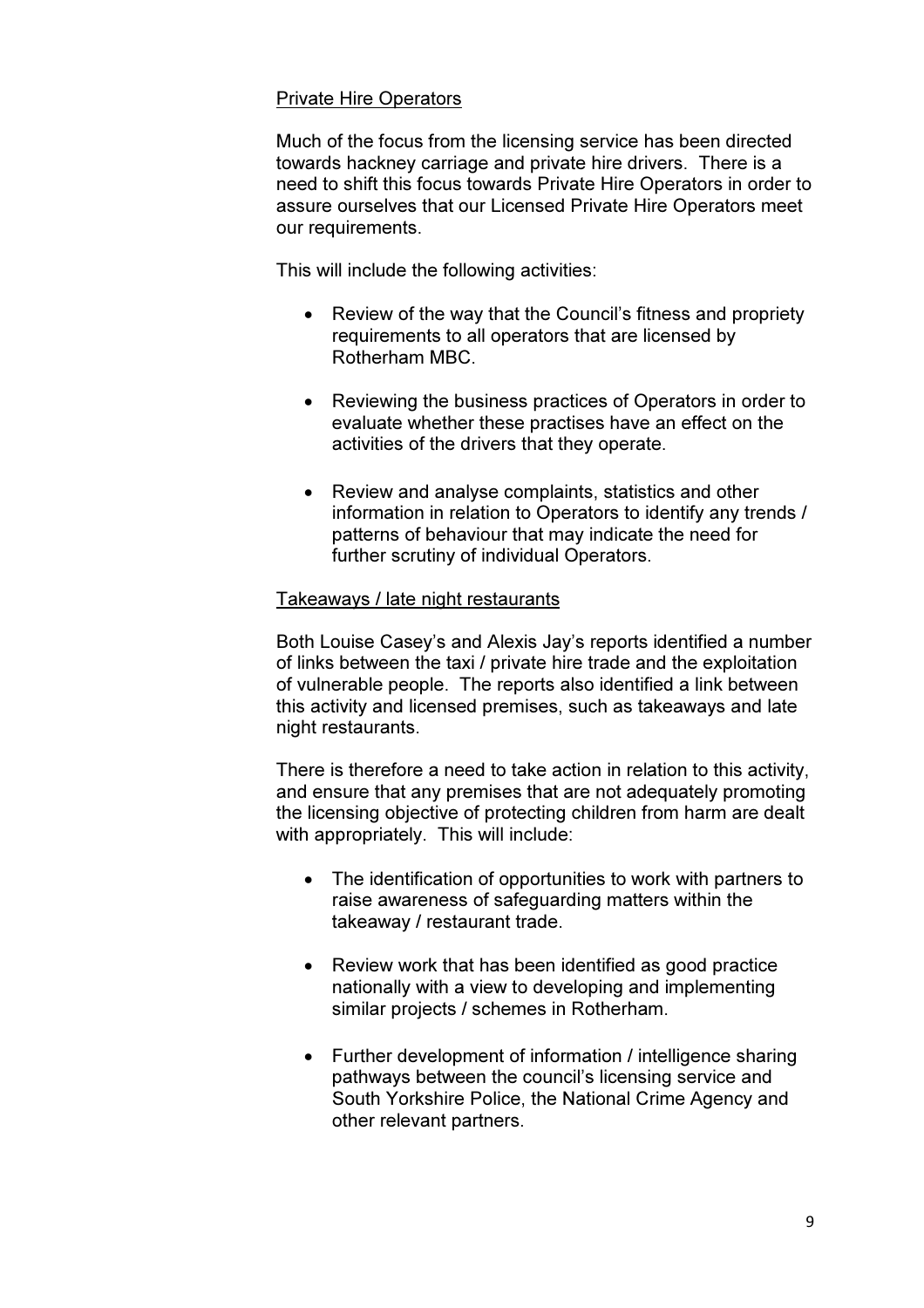- 3.3.3 Any views / comments that Members of the Licensing Board would wish to make in relation to these (or other suggested) priorities would be welcome.
- 3.4 Enforcement actions undertaken by the licensing service (including current position in relation to Court appeals).
	- 3.4.1 In June 2015, the council introduced a revised General Enforcement Policy. This policy sets out the council's approach to enforcement and demonstrates how individual enforcement services are adhering the Principles of Good Regulation.
	- 3.4.2 This report outlines the enforcement work undertaken in relation to the licensing function, and provides detail on how the services ensure that such activity complies with the requirements of the council's General Enforcement Policy.
	- 3.4.3 Enforcement relating to the council's licensing function takes two forms:
		- 3.4.3.1 Enforcement related to the issuing of driver, vehicle and operator licences. This includes the appropriate application of the 'fit and proper' test (further details are contained within the Hackney Carriage and Private Hire Licensing Policy). The correct application of the policy will result in the grant, refusal, suspension or revocation of a licence. This process is administered by the licensing admin team in conjunction with the Licensing Board. Action may be taken as a result of information provided by the licensing enforcement team, police, National Crime Agency or other statutory / non-statutory agency.
		- 3.4.3.2 Reactive investigations and proactive operations to establish / evaluate compliance with regulatory provisions and licence conditions. This takes the form of complaint investigations, pre-arranged enforcement operations (such as vehicle safety checks) and observations to identify non-compliance with licensing requirements. Action may ultimately lead to the referral of licence holders to a case hearing meeting and / or the instigation of legal proceedings in the criminal courts. The licensing enforcement team is was formerly located within the Community Protection Unit, however following the service restructure the team became part of the Business Regulation Service in February 2016.
	- 3.4.4 Part 2 of the Legislative and Regulatory Reform Act 2006 requires the Council to have regard to the Principles of Good Regulation when exercising a specified regulatory function. For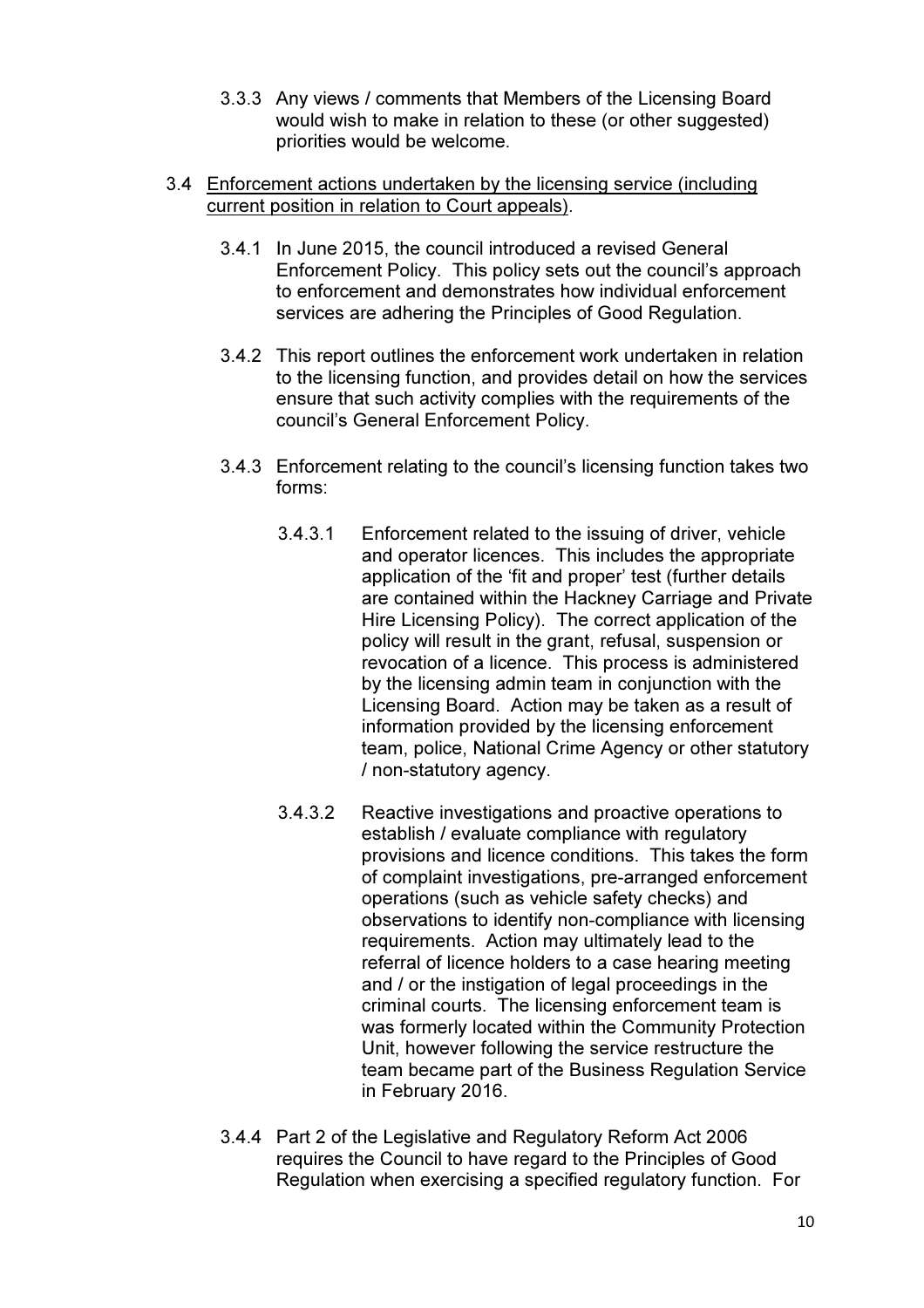local authorities, the specified functions include those carried out in relation to the council's licensing service.

- 3.4.5 The council is required to undertake enforcement in relation to its licensing function, however the way in which enforcement activity is undertaken is at the discretion of the council. The vast majority of complaints are dealt with on an informal basis which means that they do not result in criminal proceedings.
- 3.4.6 The licensing service exercises its regulatory activities in a way which is:
	- 3.4.6.1 Proportionate our activities will reflect the level of risk to the public and enforcement action taken will relate to the seriousness of the offence.
	- 3.4.6.2 Accountable our activities will be open to public scrutiny, with clear and accessible policies, and fair and efficient complaints procedures.
	- 3.4.6.3 Consistent our advice to those we regulate will be robust and reliable and we will respect advice provided by others. Where circumstances are similar, we will endeavour to act in similar ways to other local authorities.
	- 3.4.6.4 Transparent we will ensure that those we regulate are able to understand what is expected of them and what they can anticipate in return.
	- 3.4.6.5 Targeted we will focus our resources on higher risk enterprises and activities, reflecting local need and national priorities.
- 3.4.7 In undertaking its enforcement activities, the council's licensing service needs to demonstrate compliance with these elements.
- 3.4.8 Information in relation to the activities of the licensing enforcement team is attached to this report as Appendix 2.
- 3.4.9 Information in relation to the activities of the licensing admin team is attached to this report as Appendix 3 (please note that this also includes enforcement actions undertaken as a result of decisions made following consideration of a matter at a Case Hearing Meeting, or more recently the Licensing Board).
- 3.4.10 Any person aggrieved by such a determination has the right of appeal to the Magistrates' Court, which must be exercised within 21 days of receipt of written notification of the decision.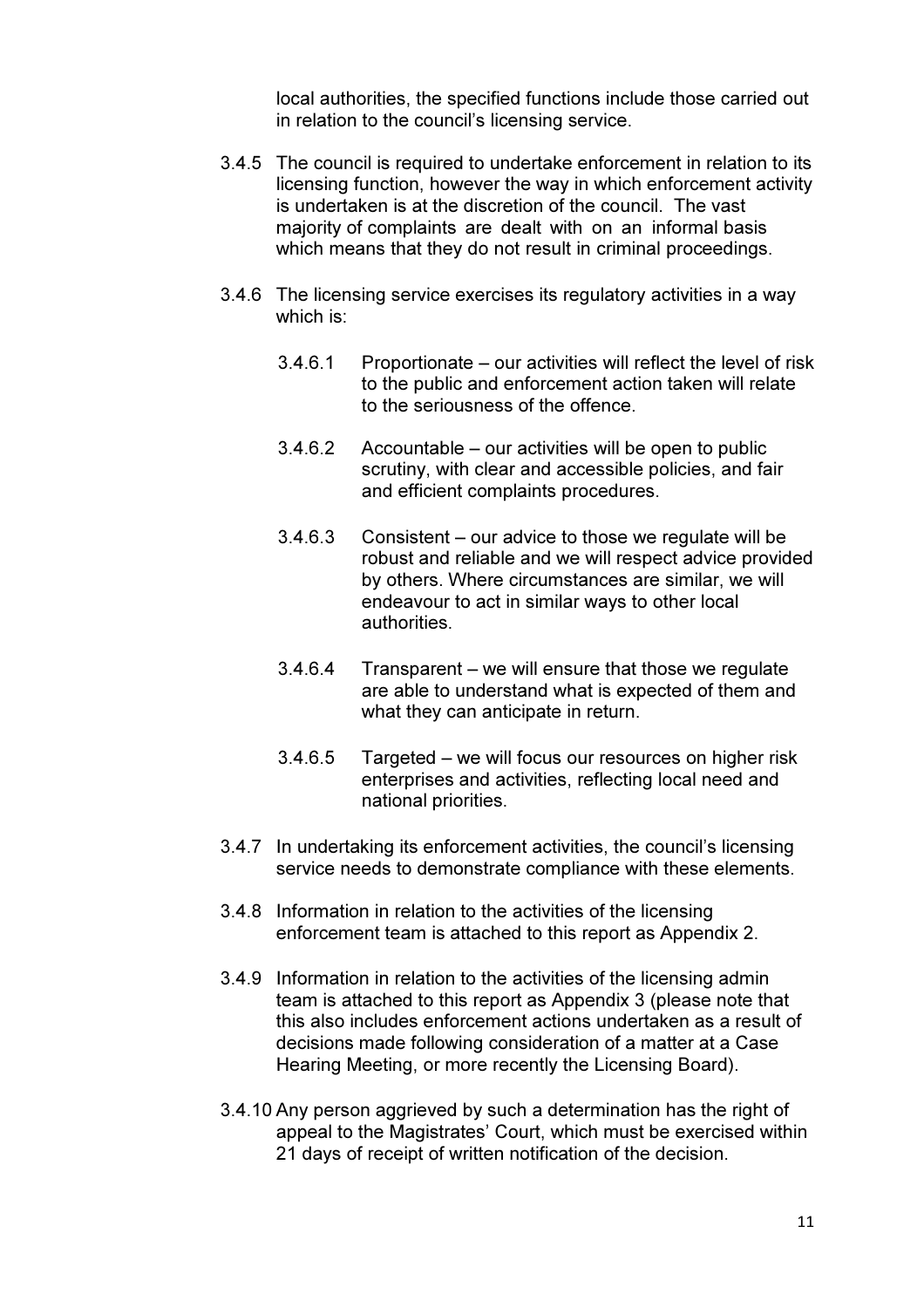- 3.4.11 Between February 2015 and December 2016 (inclusive) there have been 41 appeals and we have successfully defended 28 of them (success rate of 68%). There are a further 13 appeals still pending (as at the end of December 2016). All of these relate to driver matters only and do not include the cases involving vehicles.
- 3.4.12 There have been 9 appeals against vehicle conditions eight of these related to taxi cameras (all successfully defended), and one was in relation to the vehicle age requirement (appeal withdrawn by applicant).
- 3.4.13 The right of appeal to the Crown Court is also available to the Licensing Authority and in one case that right of appeal has been exercised. This case involved a strong element of alleged grooming-like behaviour by the taxi driver concerned and was The Crown Court found in the Council's favour and upheld our appeal.
- 3.4.14 Further detail in relation to individual appeals is available on request. If members wish to discuss any of these cases in further detail then this may be dealt with in the confidential part of the agenda.
- 3.4.15 Initial enforcement in relation to costs that are awarded is via the sundry debtors' process. Thereafter any costs remaining unpaid are pursued by Legal Services through the civil enforcement processes available through the County Court.
- 3.5 Service restructure / staffing update.
	- 3.5.1 There have been a number of changes to the staffing arrangements within the Licensing Service:
		- 3.5.1.1 Ivan Thompson (Trading Standards and Licensing Manager) has now left the Authority. Recruitment to this post is pending due to the current review of the Community Safety and Street Scene department.
		- 3.5.1.2 Steve Shallow (Principal Licensing Officer) has also left the authority. It is anticipated that recruitment to this post will commence in May 2017, with an appointment being made in June / July 2017.
		- 3.5.1.3 Three Licensing Enforcement Officers have been appointed – two of these officers will commence their employment on 20<sup>th</sup> February 2017, with the remaining officer commencing on 13<sup>th</sup> March 2017. There are plans to bring an additional officer into the team as soon as possible.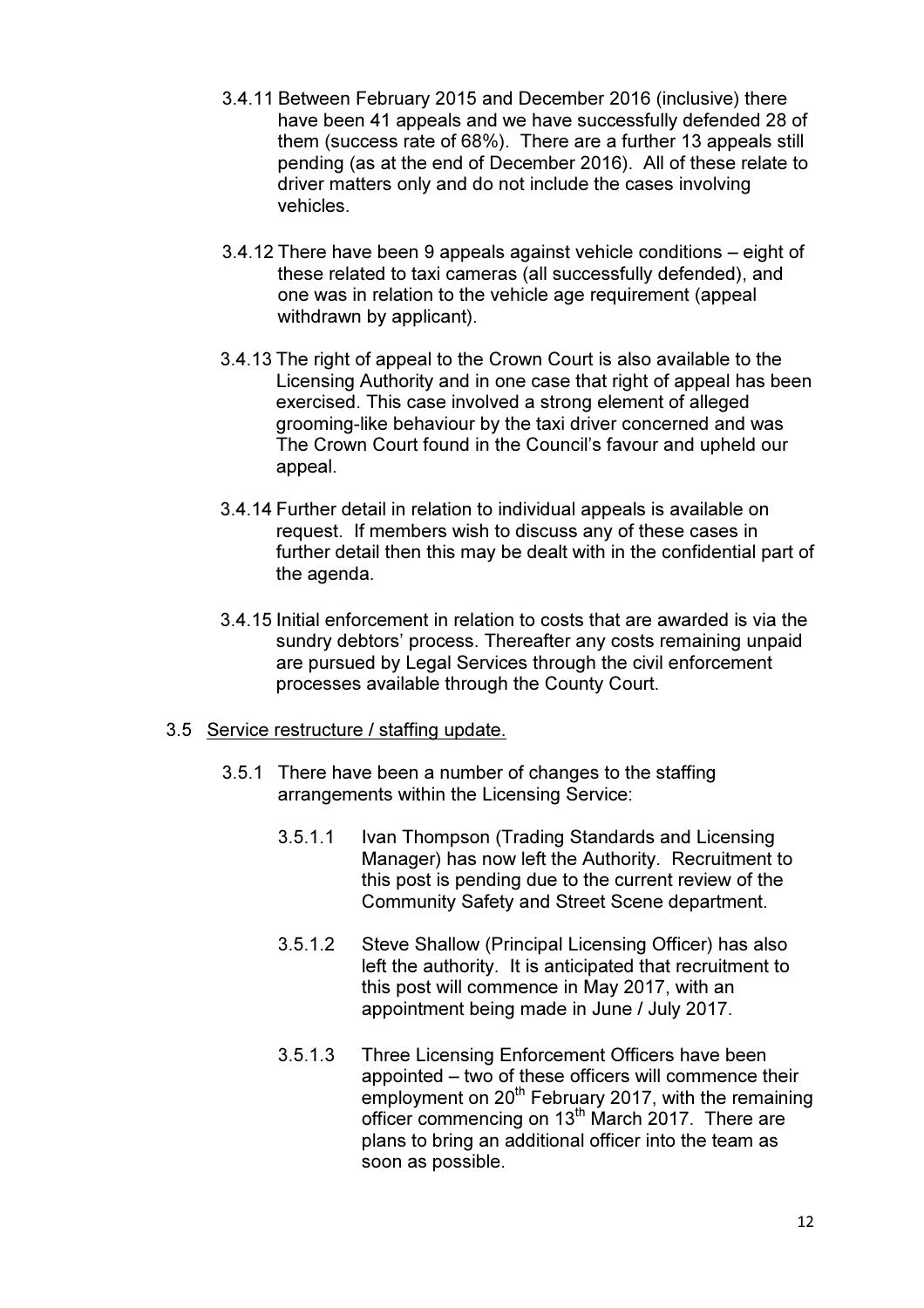- 3.5.2 The post of Senior Licensing Enforcement Officer remains vacant at the current time. Previous recruitment exercises did not identify any applicants that were considered suitable for the role, it is anticipated that this role will be advertised in May / June 2017.
- 3.5.3 There is vacant Licensing Support Officer vacancy within the team. This post is currently covered by an agency contractor, and will be recruited to on a permanent basis as soon as is appropriate.

### 4. Options considered and recommended proposal

- 4.1 The report is for information only, and therefore no options / proposals are recommended.
- 4.2 However, in relation to enforcement work, the service has a number of options available to it:

# 4.2.1 Compliance Advice, Guidance and Support

4.2.1.1 The Council uses compliance advice, guidance and support as a first response in the case of many breaches of legislation / licence condition that are identified. Advice is provided, sometimes in the form of a warning letter, to assist licence holders in rectifying breaches as quickly and efficiently as possible, avoiding the need for further enforcement action. A warning letter will set out what should be done to rectify the breach and to prevent re-occurrence. If a similar breach is identified in the future, this letter will be persuasive in considering the most appropriate enforcement action to take on that occasion. Such a letter cannot be cited in court as a previous conviction but it may be presented in evidence and will illustrate a graduated, proportionate response in relation to enforcement.

# 4.2.2 Refusal / Suspension / Revocation of Licences

- 4.2.2.1 Licence applications will be refused where applicants are not considered to meet the standards / requirements that are required by the council.
- 4.2.2.2 Where a licence holder fails to adhere to certain standards, acts inappropriately or breached a licence condition, the council will review the licence by referring the matter to a hearing before Commissioner Ney and members of the Advisory Licensing Board. If it shown, on the balance of probabilities, that the licence holder is no longer considered to be a 'fit and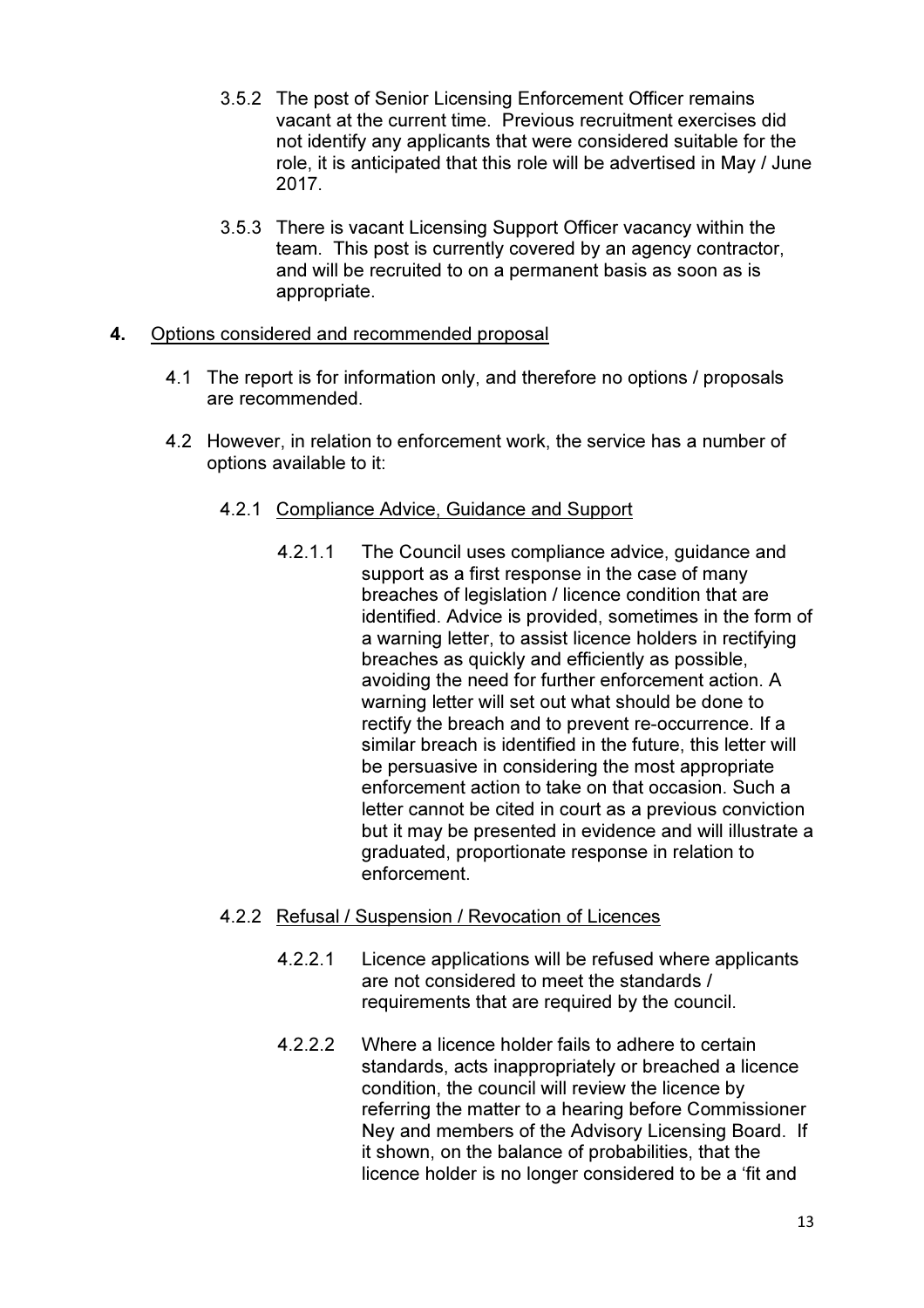proper' person to hold a licence then the review may lead to a revocation or suspension of the licence.

4.2.2.3 When considering future licence applications, the Council may take previous breaches and enforcement action into account.

### 4.2.3 Prosecution / simple caution

- 4.2.3.1 Licence holders that are shown to have committed significant breaches of licence condition (or unlicensed individuals that have undertaken licensable activity) may be the subject of legal proceedings by the council. This may take one of two forms, a simple caution or a prosecution. Either of these options may be considered in conjunction with a revocation or suspension of a licence.
- 4.2.3.2 Simple cautions (previously known as 'formal cautions') are issued as an alternative to prosecution for some less serious criminal offences, where a person admits an offence and consents to the simple caution. Where a simple caution is offered and declined, the Council will proceed to a prosecution of the individual.
- 4.2.3.3 A simple caution for a criminal offence will appear on the offender's criminal record. It is likely to influence how the Council and others deal with any similar breaches in the future, and may be cited in court if the offender is subsequently prosecuted for a similar offence. If a simple caution is issued to an individual (rather than a corporation) it may have consequences if that individual seeks certain types of employment.
- 4.2.3.4 Simple cautions will be used in accordance with Home Office Circular 016/2008 and other relevant guidance.
- 4.2.3.5 The Council may prosecute in respect of more serious or recurrent breaches, or where other enforcement actions, such as voluntary undertakings or statutory notices have failed to secure compliance. When deciding whether to prosecute, the Council has regard to the provisions of The Code for Crown Prosecutors as issued by the Director of Public Prosecutions.
- 4.2.3.6 Prosecution will only be considered where the Council is satisfied that it has sufficient evidence to provide a realistic prospect of conviction against the defendant(s).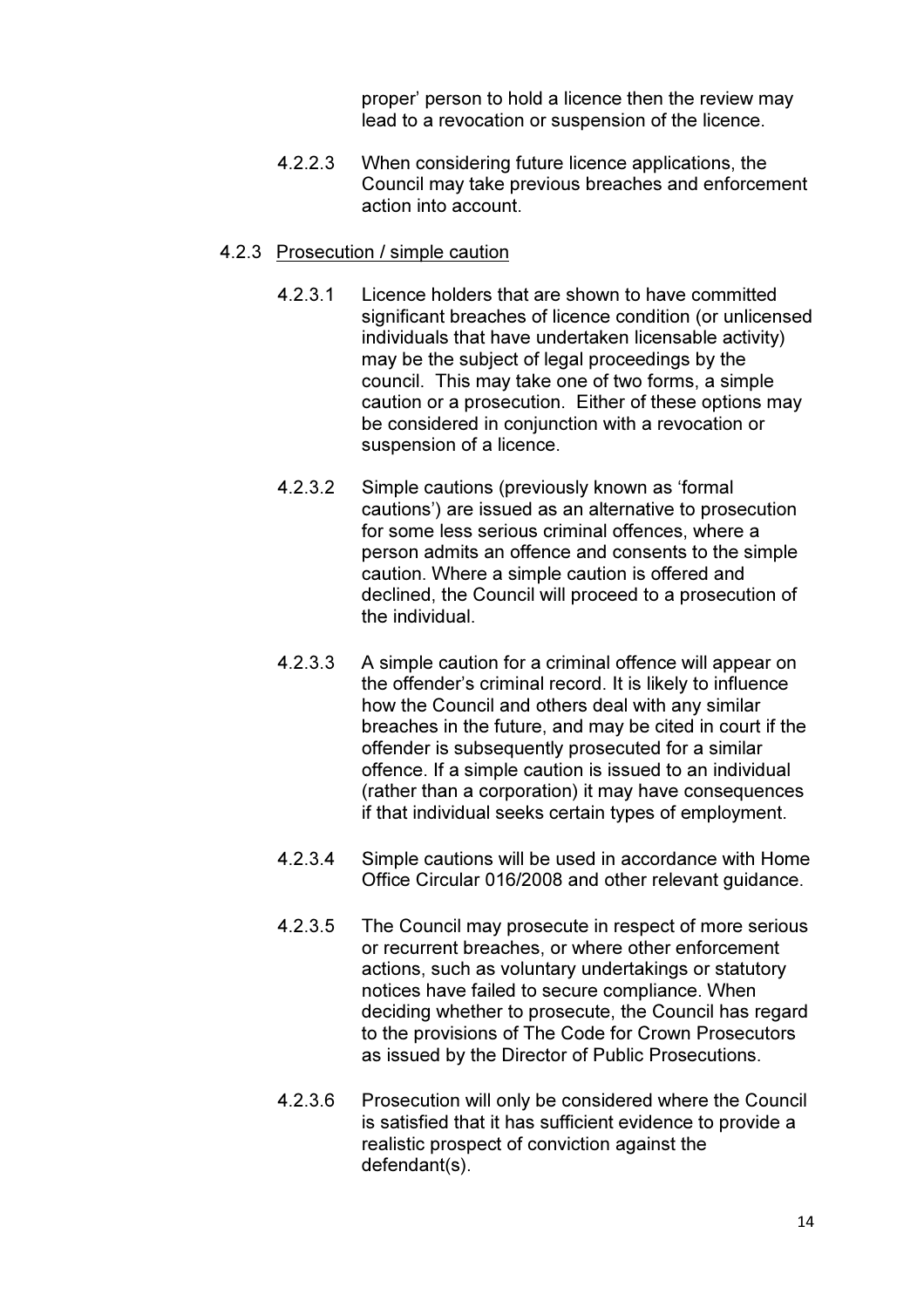- 4.2.3.7 Before deciding that prosecution is appropriate, the Council will consider all relevant circumstances carefully and will have regard to the following public interest criteria:
	- Seriousness of the offence committed
	- The level of culpability of the suspect
	- The circumstances of, and the harm caused to the victim?
	- Was the suspect under the age of 18 at the time of the offence?
	- What is the impact on the community?
	- Is prosecution a proportionate response?
	- Do sources of information require protecting?
- 4.2.3.8 A successful prosecution will result in a criminal record. The court may impose a fine and in respect of particularly serious breaches a prison sentence.
- 4.2.3.9 The conviction of an individual for an offence will require proof beyond reasonable doubt.
- 4.2.4 The selection of the most appropriate enforcement option in relation to a particular situation is determined by the investigating officer. That said, all enforcement cases are signed off by the Principal Licensing Officer prior to the investigation being closed. In addition, a sample of completed investigations is evaluated by service management as part of the Performance Management Framework in order to confirm that the correct action has been taken in all cases.

# 5. Consultation

- 5.1 Extensive consultation took place in relation to the development of the policy requirements.
- 5.2 Consultation with representatives of the licensed trade was undertaken during the development of the implementation scheme, with the proposed scheme was agreed by Commissioner Ney in August 2015 following consultation with members of the Advisory Licensing Board.

# 6. Timetable and Accountability for Implementing this Decision

6.1 This report is for information and comments only

# 7. Financial and Procurement Implications

7.1 There are no financial or procurement implications directly associated with this report.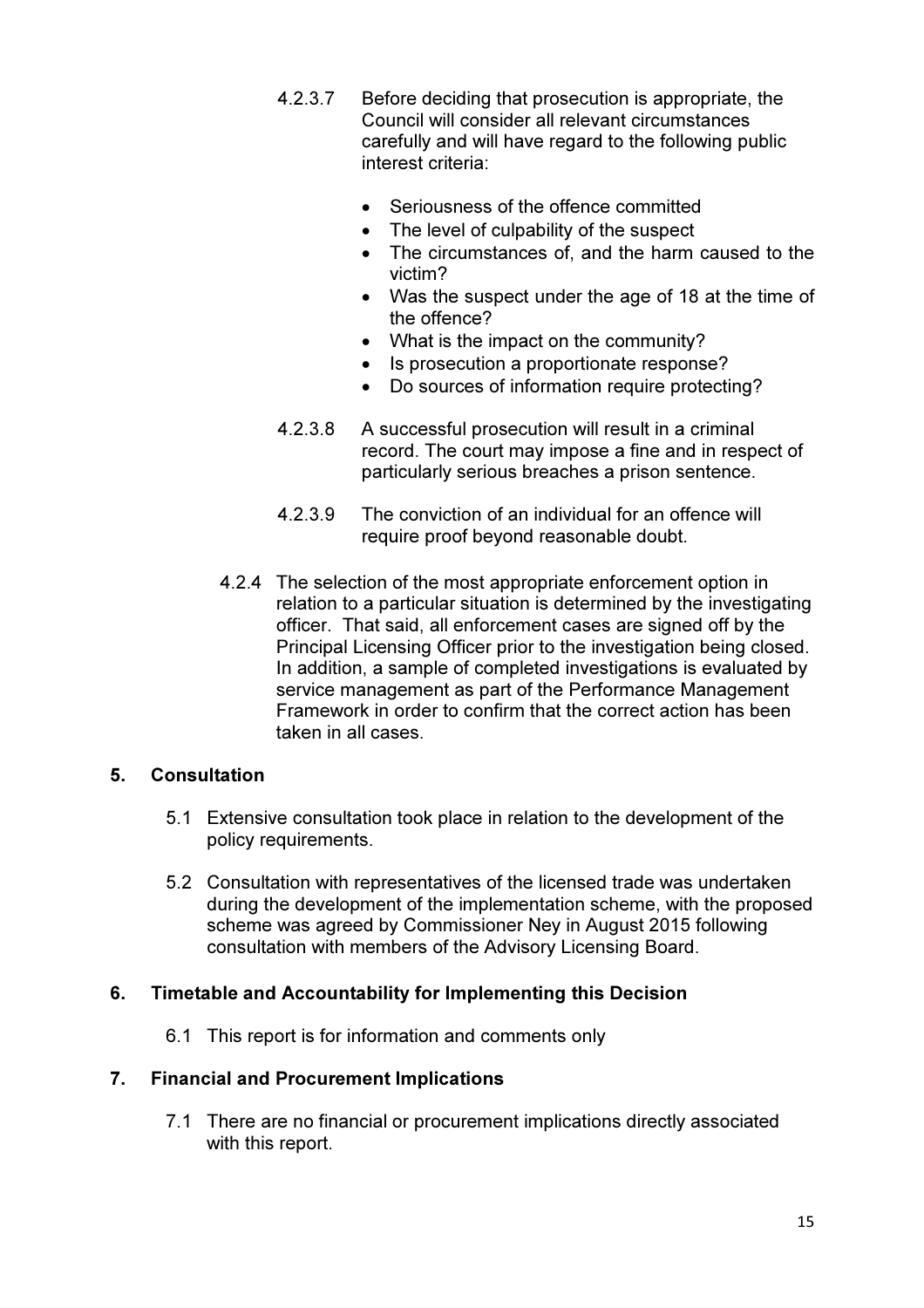7.2 There is, however, the risk of financial penalties (as outlined below) resulting from potential legal challenges if the Council does not provide an effective licensing service.

# 8. Legal Implications

- 8.1 Failure of the licensing service to effectively implement and administer the requirements of the council's policy may result in a legal challenge being made against the council.
- 8.2 A successful legal challenge will have a financial and reputational impact on the council – it is therefore essential that the policy is implemented effectively and administered appropriately.
- 8.3 The Council must be able to demonstrate effectiveness of the policy and provide confidence and reassurance regarding its implementation.

# 9. Human Resources Implication

- 9.1 In order to ensure the effective implementation and application of the policy and the ability to meet the performance measures, it is essential that all staff involved have the necessary knowledge and capability to undertake their role.
- 9.2 Staff understanding and awareness of the policy and its effective application will be monitored by team / service management at team meetings and periodic 1:1 meetings. Any development needs will be identified at these meetings and action taken as appropriate.
- 9.3 Effective communication within the team, particularly in relation to policy and performance matters, will ensure that the Council delivers a consistent approach to the implementation of the policy. This will also provide a common understanding and appreciation of any issues that arise as a result of the policy (and its implementation) – allowing the council to clarify or amend requirements as required.
- 9.4 In order to ensure the effective delivery of the council's licensing enforcement function it is essential that all staff involved have the necessary skills, knowledge and capability to undertake their role in accordance with legislative requirements, published guidance and the council's General Enforcement Policy.
- 9.5 Competency is maintained via the undertaking of appropriate training and continued professional development, and assessment of competency as 1:1 / supervision meetings which complement the annual Performance and Development Review cycle.
- 9.6 Any issues identified in relation to the enforcement work that is carried out are discussed with individual officers and corrective actions undertaken where necessary.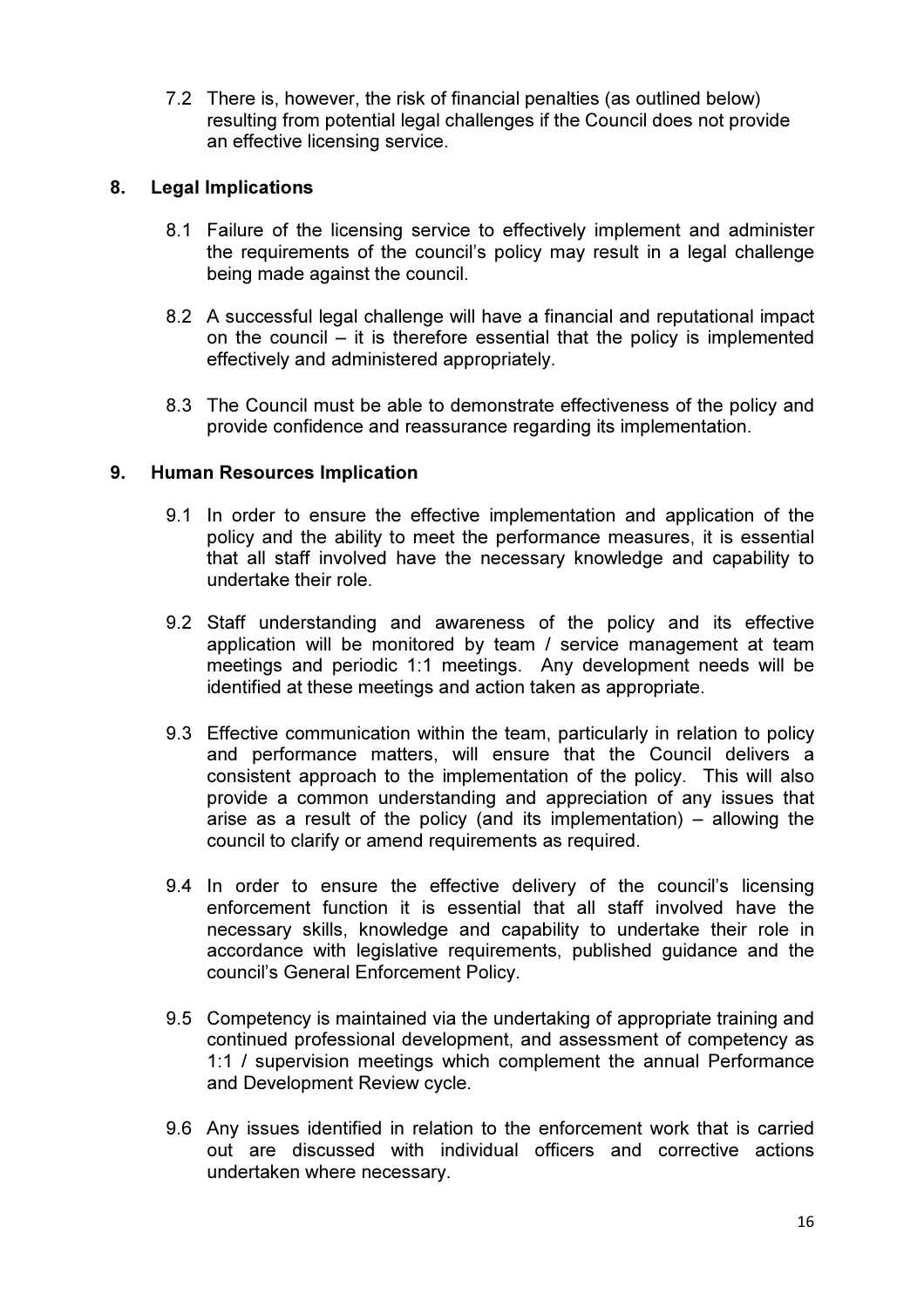# 10. Implications for Children and Young People and Vulnerable Adults

- 10.1 Both the Jay report into Child Sexual Exploitation (CSE) in Rotherham and the subsequent Corporate Governance Inspection led by Louise Casey CB identified issues, amongst which was the importance of having an effective taxi licensing service.
- 10.2 In order to ensure the Council's Licensing Service is effective, fit for purpose, and has addressed the concerns raised in Louise Casey's report; the following outcomes must be demonstrated:
	- All licence holders are "fit and proper" to hold licences.
	- Trained decision makers must make high quality, appropriate and timely decisions that protect the public from risk of harm.
	- The Licensing Service uses all available statutory powers appropriately, proactively and reactively, to disrupt criminal activity (including CSE and related activity).
	- The licensing team must consistently provide high quality, timely processing of licensing applications.
	- The Council's Private Hire and Hackney Carriage Licensing Policy will be effectively implemented.
- 10.3 In order to address this, the service has developed a performance management framework and improvement plan to provide assurance that the outcomes identified above are achieved.
- 10.4 At the heart of the new policy, service improvement plan and the performance framework lies a commitment to the protection of the public, safeguarding children and the vulnerable and the prevention of crime and disorder. The effective implementation of the licensing policy and the standards that it contains plays an important part in the protection of children and vulnerable people in Rotherham.
- 10.5 Since the publication of the report, the licensing team have been working with colleagues in Children's Services to ensure that those involved in the care and support of looked after children are aware of the key contacts within licensing, the nature of information that can be passed on to the licensing team and the action that the team can take as a result. This has been achieved by identifying single points of contact within the Business Regulation Service and Children's Services, and an agreed protocol for the sharing of information between services (making use of the formal, documented Local Authority Designated Officer procedures within Children's Services)
- 10.6 In addition, action has been taken to repair and formalise the information sharing processes within the council and between its partners. This includes the regular attendance of a senior manager from the council's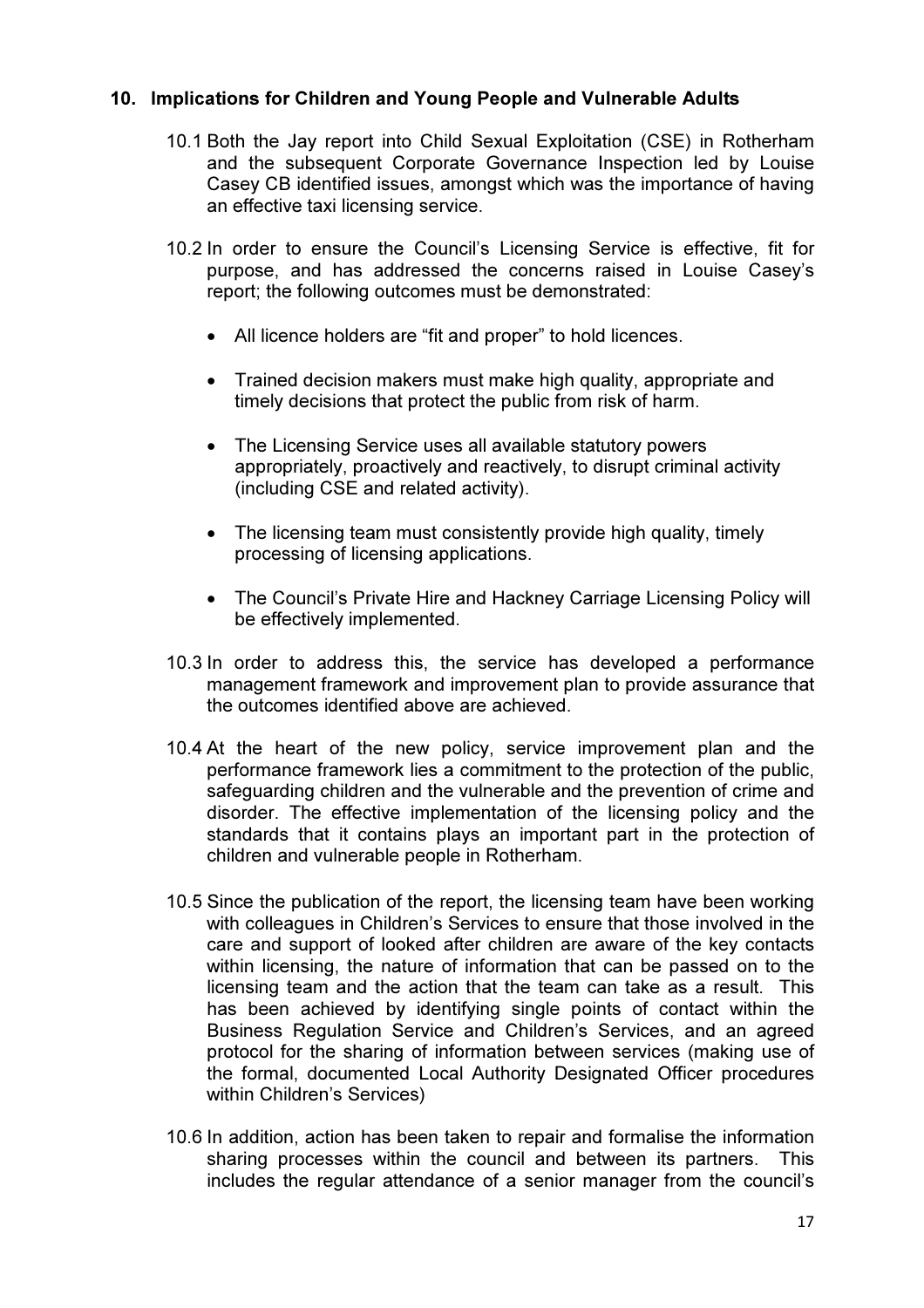regulatory service at the weekly CSE Intelligence Sharing Meetings that are chaired by South Yorkshire Police. Information that is discussed at the weekly meetings includes detail on offenders, victims and locations of concern. These meetings also provide a forum where a multiagency approach to a problem can be discussed – if need be with formation of a separate task and finish group consisting of the various council services and partner agencies.

- 10.7 The service has also developed an excellent working relationship with the National Crime Agency, this sees the regular exchange of information in relation to potential concerns around licensed individuals / premises – and on more than one occasion has resulted in the revocation of driver licenses with immediate effect.
- 10.8 The council's Hackney Carriage and Private Hire Licensing Policy makes it clear that non-conviction information can be taken into consideration when making decisions regarding licensing matters (there had previously been a criticism that officers acted only when a licence holder had actually been convicted of an offence). The policy confirms that the safety of the travelling public must be the paramount concern.

# 11. Equalities and Human Rights Implications

- 11.1 In undertaking its licensing function, the Council comply with relevant legislative requirements including the Human Rights Act 1998.
- 11.2 The policy (along with the council's General Enforcement Policy) will ensure the consistent and fair determination of licences – recognising that every individual is entitled to dignity and respect.
- 11.3 When making licensing decisions the Council and its officers aim to ensure there is no discrimination on the grounds of culture, ethnic or national origins, gender, disability, age, sexual orientation, political or religious beliefs, socio-economic status, or previous criminal conviction or caution which is not relevant to the current issue.
- 11.4 Adherence to these requirements are assured by means of officer awareness, observation, case reviews and both customer satisfaction and complaints received into the service. In addition, those affected by licensing decisions have the legal right to challenge that decision in the Magistrates Court.

### 12. Implications for Partners and Other Directorates

12.1 It is recognised that enforcement and compliance activity often cannot be carried out in isolation by the Council. Its key partnerships with other agencies e.g. South Yorkshire Police, HM Revenue and Customs and the Driver and Vehicle Standards Agency are critical to ensure a comprehensive approach to regulation.